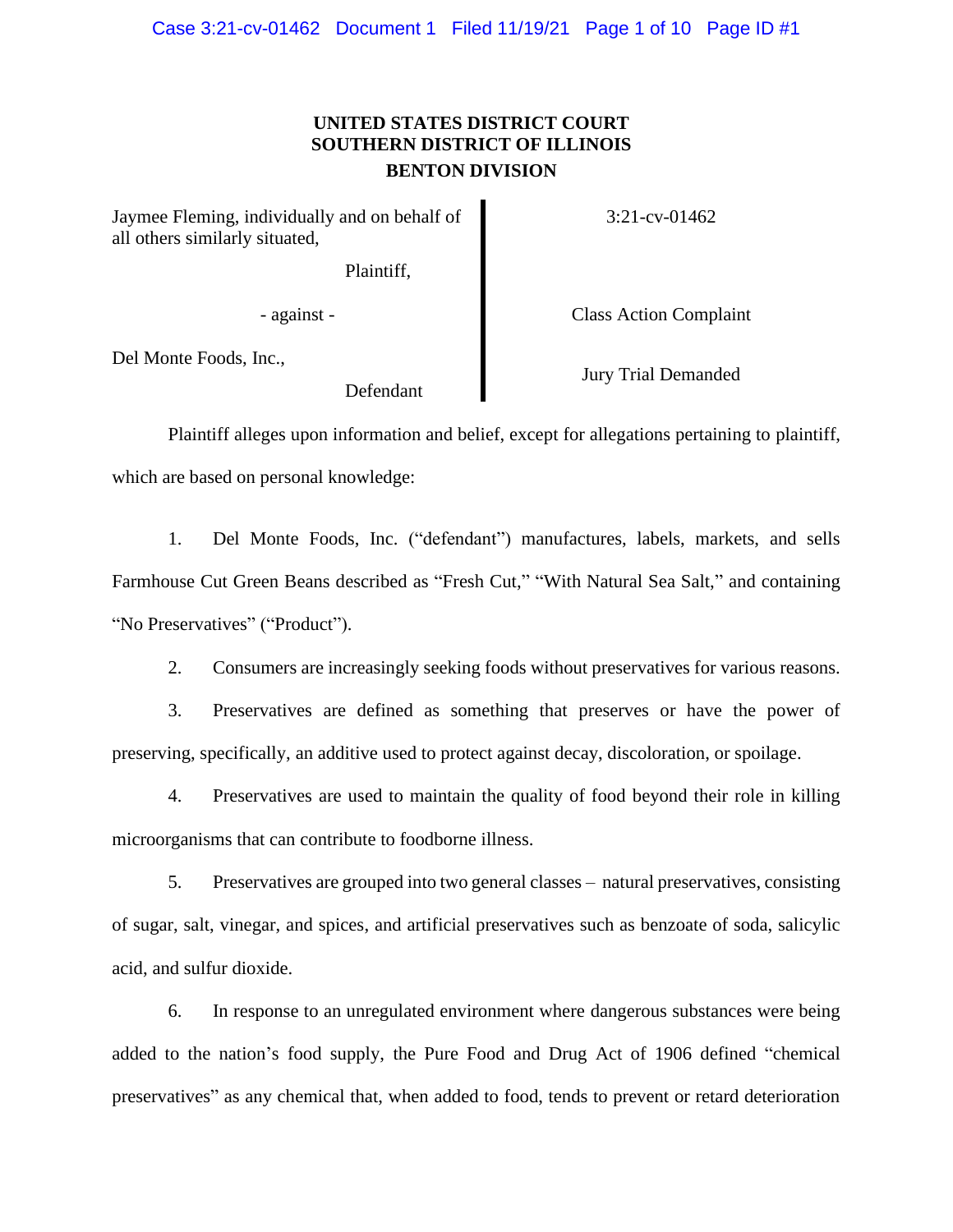## Case 3:21-cv-01462 Document 1 Filed 11/19/21 Page 2 of 10 Page ID #2

thereof, but does not include common salt, sugars, vinegars, spices, or oils extracted from spices.

7. When the Food Drug and Cosmetic Act was enacted, it contained the same requirement. 21 C.F.R. § 101.22(a)(5).

8. Federal and identical state regulations require that all foods contain a prominent statement sufficient to tell purchasers if it contains a chemical preservative. 21 C.F.R. § 101.22(c).

9. Canned green beans are required to be processed by heat, in an appropriate manner before or after being sealed in a container, as to prevent spoilage. 21 C.F.R. § 155.120(a).

10. Salt is an optional ingredient to canned green beans.

11. Salt can be added for taste, but also functions as a preservative.

12. Though canning kills biological organisms, it is not a silver bullet.

13. Some organisms are merely weakened through the canning process, while some may survive, albeit in small enough numbers such that they will not be an issue if the food is consumed within a reasonable amount of time.

14. Salt ensures that fewer bacteria survive, and those that do, stay dormant.

15. Salt prevents the deterioration of the green beans over time beyond its impact on any chemical processes

16. Chemical processes exist which are unrelated to foodborne illness which can cause a food's quality to decrease over time.

17. Salt prevents and slows discoloration of food.

18. Salt causes food to maintain its texture for longer than it otherwise would.

19. In canned foods, salt adds flavor, but maintains the natural flavor of the food.

20. Salt has a preservative function even in a largely sterile environment.

21. The statement that the Product has "No Preservatives" is false, due to the presence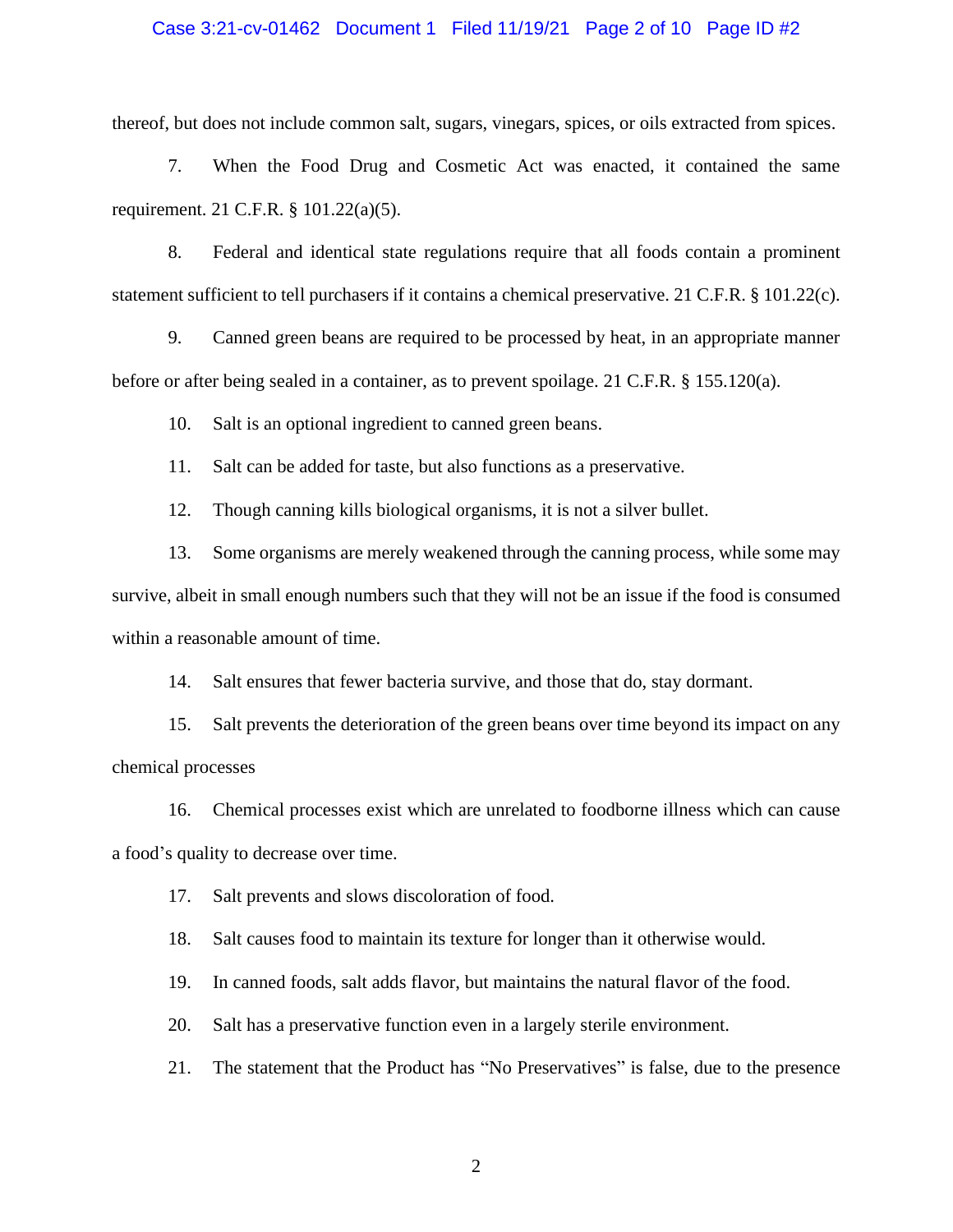## Case 3:21-cv-01462 Document 1 Filed 11/19/21 Page 3 of 10 Page ID #3

of salt.

22. While the relevant regulations for chemical preservatives do not require any ingredient in the Product to be identified as a preservative nor the front label to disclose any chemical preservative (it does not have any), they do not authorize the claim of "No Preservatives."

23. The Product contains other representations which are misleading.

24. Reasonable consumers must and do rely on a company to honestly identify and describe the components, attributes, and features of a product, relative to itself and other comparable products or alternatives.

25. By labeling the Product in this manner, Defendant gained an advantage against other companies, and against consumers seeking to purchase a product that did not contain preservative ingredients.

26. The value of the Product that plaintiff purchased was materially less than its value as represented by defendant.

27. Defendant sold more of the Product and at higher prices than it would have in the absence of this misconduct, resulting in additional profits at the expense of consumers.

28. Had Plaintiff and proposed class members known the truth, they would not have bought the Product or would have paid less for it.

29. The Product is sold for a price premium compared to other similar products, no less than approximately \$2.79 for 14.5 oz (411g), a higher price than it would otherwise be sold for, absent the misleading representations and omissions.

#### Jurisdiction and Venue

30. Jurisdiction is proper pursuant to Class Action Fairness Act of 2005 ("CAFA"). 28 U.S.C. § 1332(d)(2).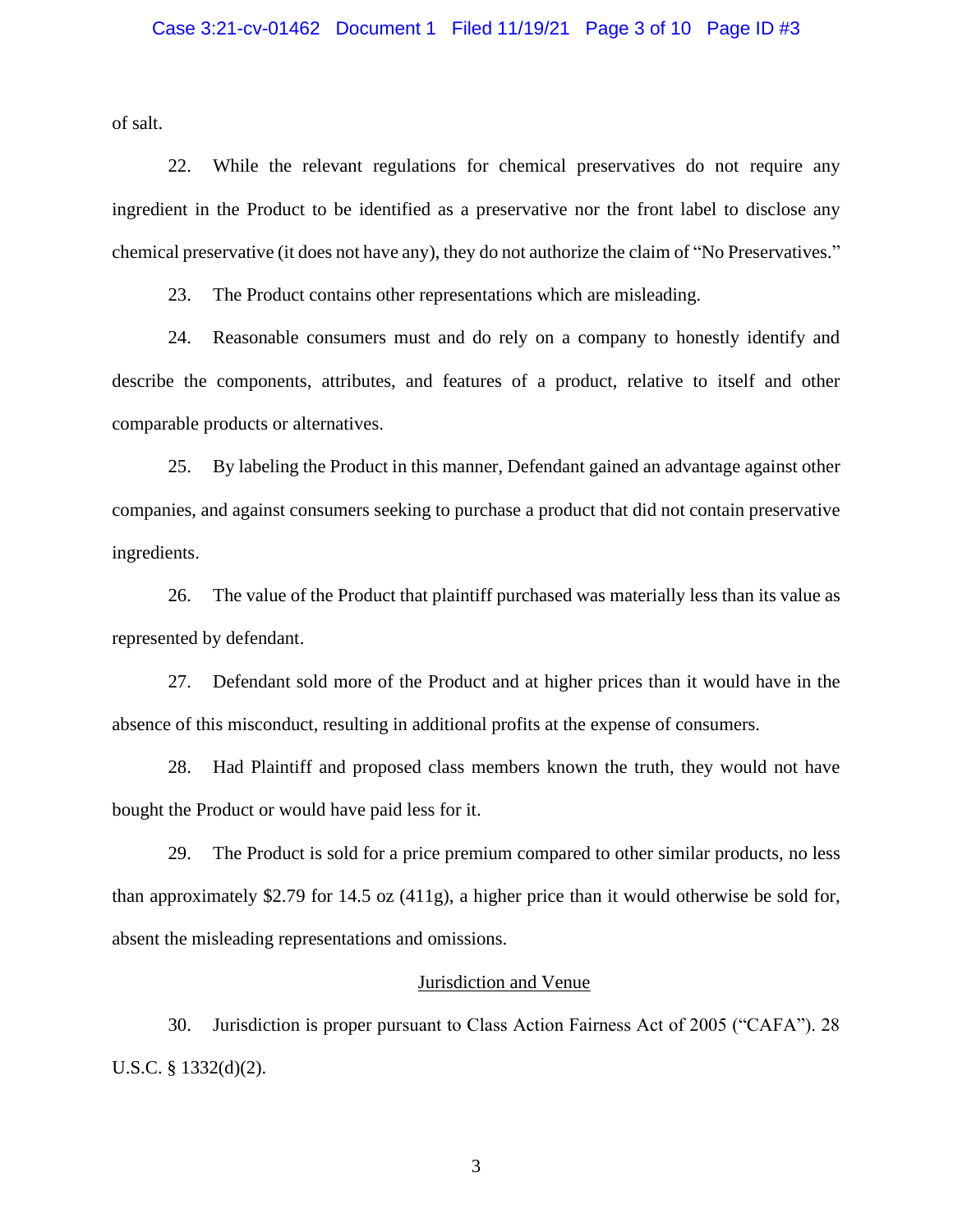## Case 3:21-cv-01462 Document 1 Filed 11/19/21 Page 4 of 10 Page ID #4

31. The aggregate amount in controversy exceeds \$5 million, including any statutory damages, exclusive of interest and costs.

32. Plaintiff Jaymee Fleming is a citizen of Illinois.

33. Defendant Del Monte Foods, Inc., is a Delaware corporation with a principal place of business in Walnut Creek, Contra Costa County, California.

34. Plaintiff and defendant are citizens of different states.

35. Defendant transacts business within this District through sale of the Product within this District, at convenience stores, grocery stores, drug stores, big box stores, membership stores, and online, sold directly to residents of this District.

36. Venue is in this District because plaintiff resides in this district and the actions giving rise to the claims occurred within this district.

37. Venue is in the Benton Division Courthouse in this District because a substantial part of the events or omissions giving rise to the claim occurred in Perry County, i.e., Plaintiff's purchase of the Product and her awareness of the issues described here.

#### Parties

38. Plaintiff Jaymee Fleming is a citizen of Pinckneyville, Perry County, Illinois.

39. Plaintiff tries to avoid food with any kinds of added preservatives.

40. Defendant Del Monte Foods, Inc., is a Delaware corporation with a principal place of business in Walnut Creek, California, Contra Costa County.

41. Del Monte is the country's largest producers of vegetables.

42. As one of the oldest sellers of canned goods, consumers know the Del Monte Shield means trust and quality.

43. Plaintiff purchased the Product on one or more occasions within the statutes of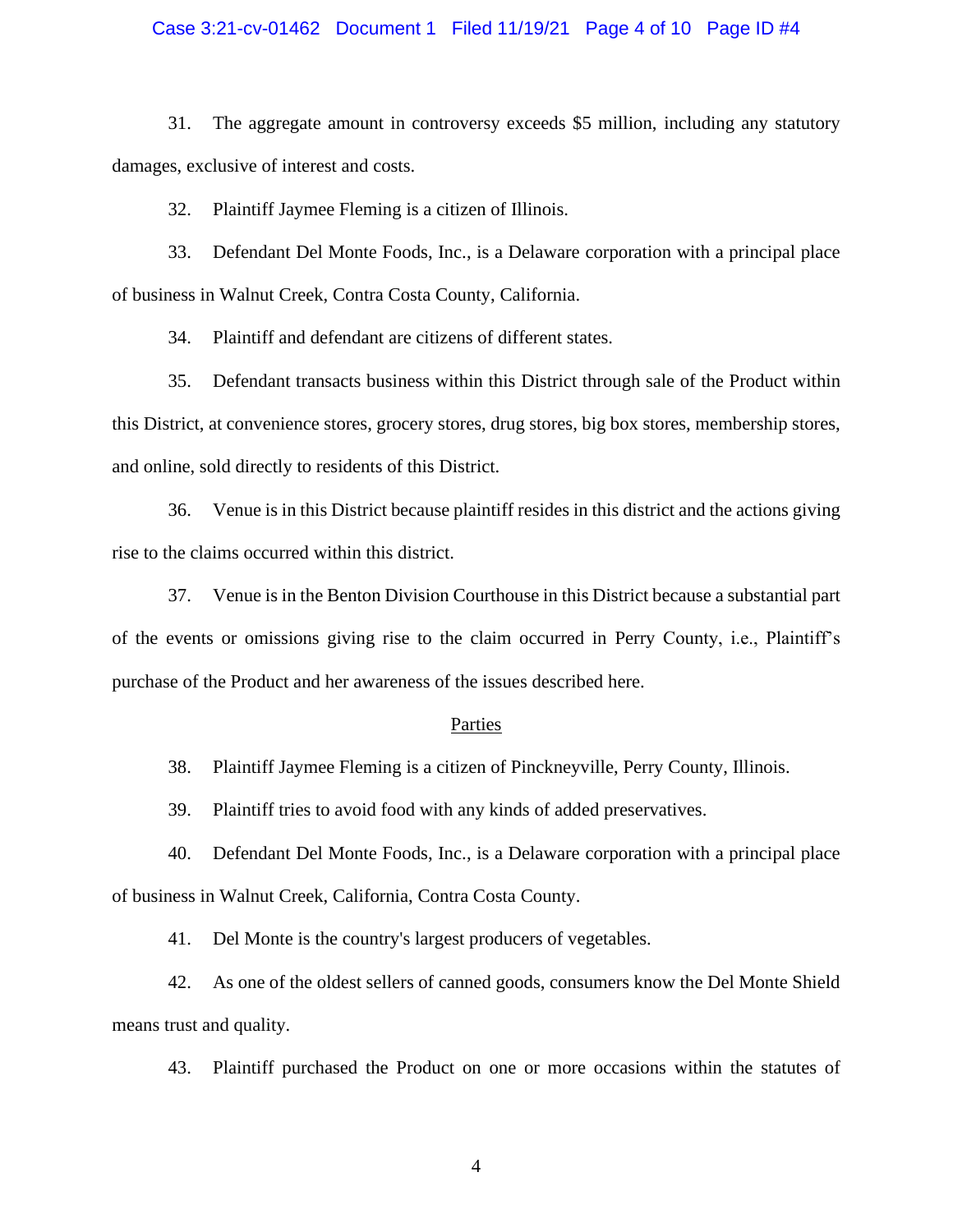#### Case 3:21-cv-01462 Document 1 Filed 11/19/21 Page 5 of 10 Page ID #5

limitations for each cause of action alleged, from stores including Walmart, 215 Grant Way Du Quoin, IL 62832, between October and November 2021, among other times.

44. Plaintiff bought the Product because she expected it did not contain preservative ingredients because that is what the representations said and implied.

45. Plaintiff seeks to avoid preservatives of all kinds.

46. Plaintiff relied on the words and images on the Product, identified here.

47. Plaintiff bought the Product at or exceeding the above-referenced price.

48. Plaintiff would not have purchased the Product if she knew the representations were false and misleading or would have paid less for them.

49. Plaintiff chose between Defendant's Product and similar products represented similarly, but which did not misrepresent their attributes and/or lower-priced products which did not make the statements and claims made by Defendant.

50. The Product was worth less than what Plaintiff paid and she would not have paid as much absent Defendant's false and misleading statements and omissions.

51. Plaintiff intends to, seeks to, and will purchase the Product again when she can do so with the assurance that Product's representations are consistent with their composition.

52. Plaintiff is unable to rely on the labeling of not only this Product, but other items purporting to not contain preservatives, because she is unsure of whether their representations are truthful.

53. Plaintiff wants to purchase foods, including green beans, without preservatives because she likes this food and she dislikes preservatives.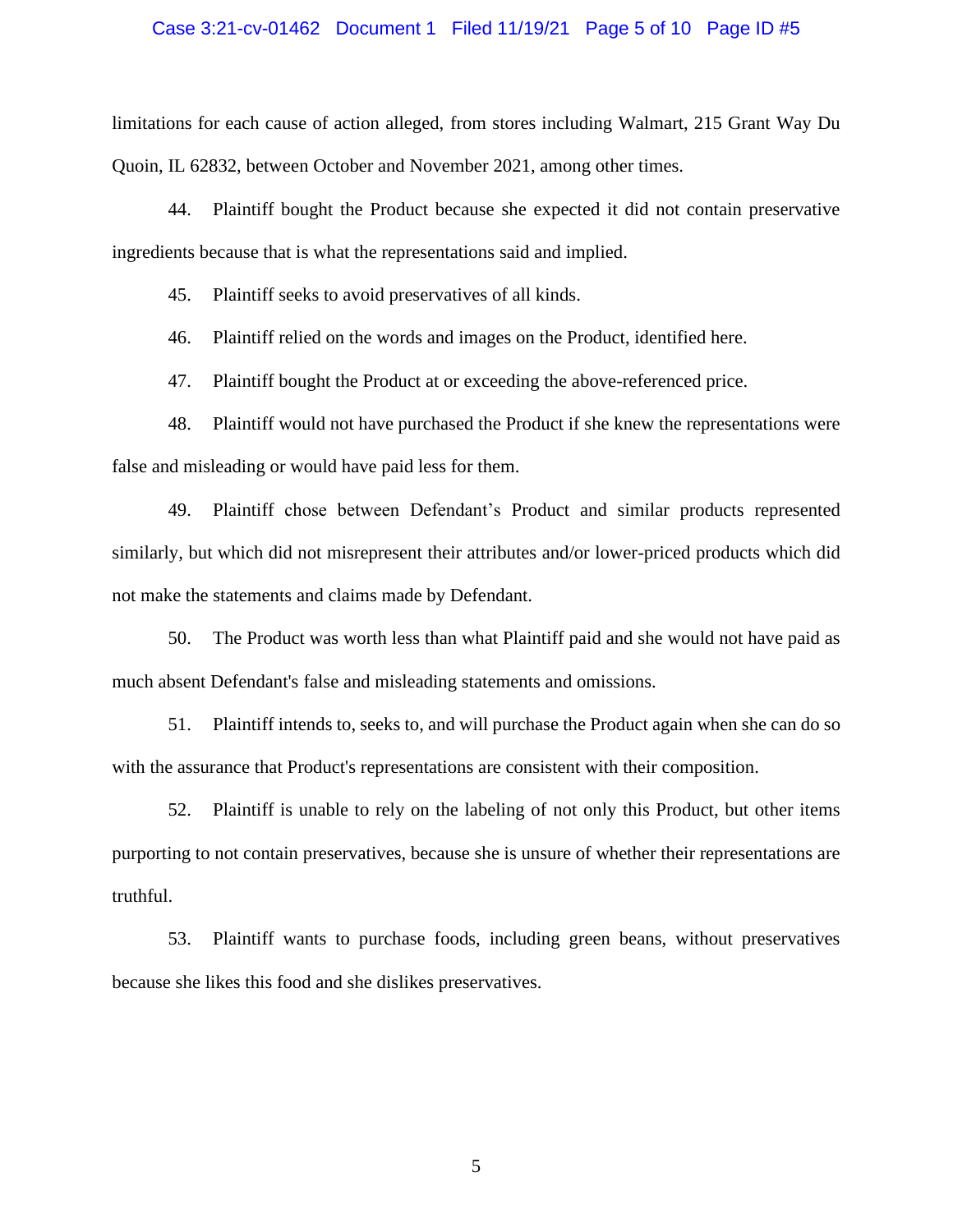## Class Allegations

54. Plaintiff seeks certification under Fed. R. Civ. P. 23(b)(2) and (b)(3) of the following

classes:

**Illinois Class:** All persons in the State of Illinois who purchased the Product during the statutes of limitations for each cause of action alleged.

**Consumer Fraud Multi-State Class**: All persons in the States of North Dakota, Rhode Island, Michigan, Virginia, Kansas, Wyoming, and Delaware, who purchased the Product during the statutes of limitations for each cause of action alleged

55. Common questions of law or fact predominate and include whether defendant's representations were and are misleading and if plaintiff and class members are entitled to damages.

56. Plaintiff's claims and basis for relief are typical to other members because all were subjected to the same unfair and deceptive representations and actions.

57. Plaintiff is an adequate representative because her interests do not conflict with other

members.

58. No individual inquiry is necessary since the focus is only on defendant's practices and the class is definable and ascertainable.

59. Individual actions would risk inconsistent results, be repetitive and are impractical

to justify, as the claims are modest relative to the scope of the harm.

60. Plaintiff's counsel is competent and experienced in complex class action litigation and intends to protect class members' interests adequately and fairly.

61. Plaintiff seeks class-wide injunctive relief because the practices continue.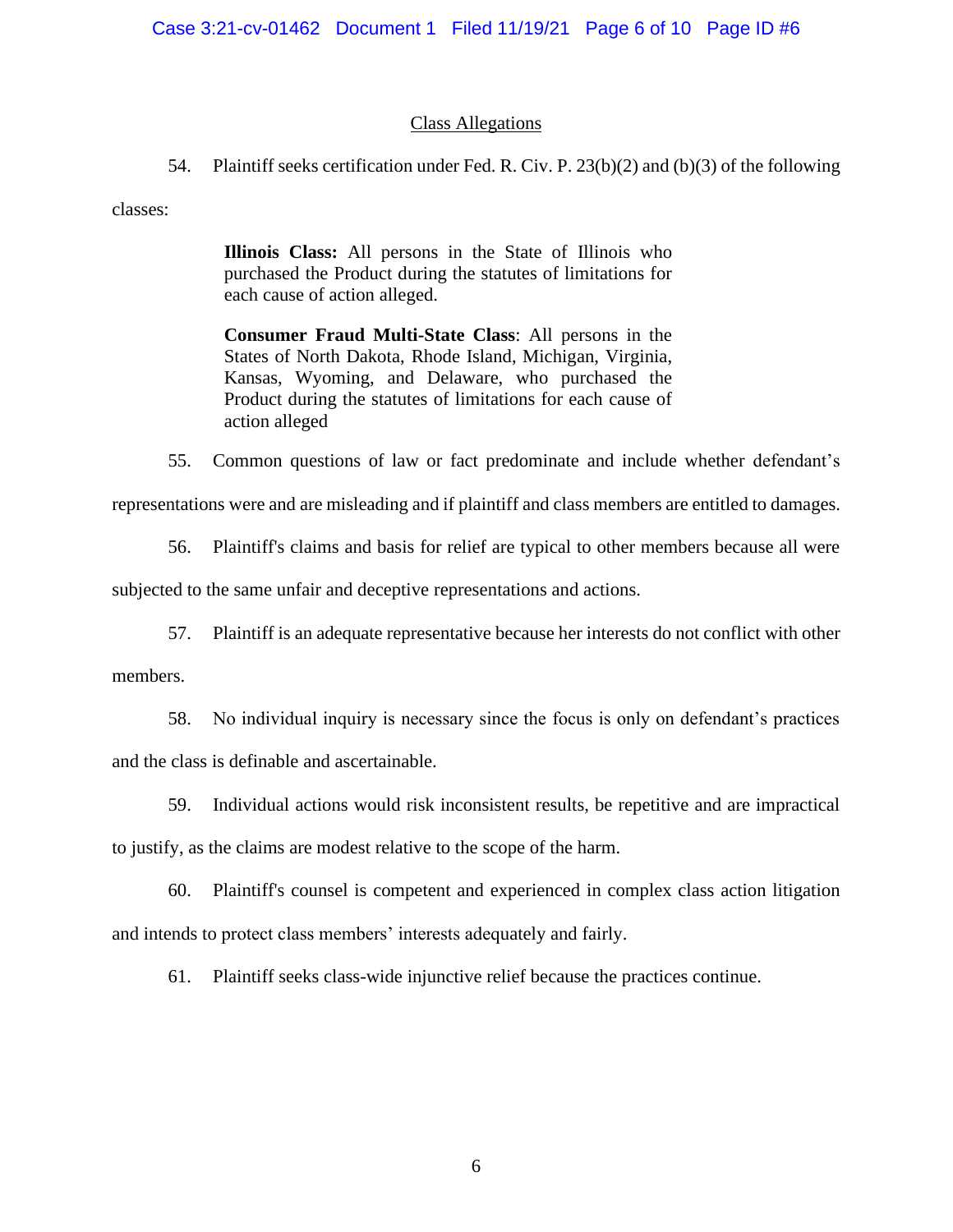## Case 3:21-cv-01462 Document 1 Filed 11/19/21 Page 7 of 10 Page ID #7

## Illinois Consumer Fraud and Deceptive Business Practices Act ("ICFA"), 815 ILCS 505/1, et seq.

## (Consumer Protection Statute)

62. Plaintiff incorporates by reference all preceding paragraphs.

63. Plaintiff and class members desired to purchase a product that did not contain preservative ingredients.

64. Defendant's false and deceptive representations and omissions are material in that they are likely to influence consumer purchasing decisions.

65. Defendant misrepresented the Product through statements, omissions, ambiguities, half-truths and/or actions.

66. Plaintiff and class members would not have purchased the Product or paid as much if the true facts had been known, suffering damages.

67. Defendant misrepresented the Product through statements, omissions, ambiguities, half-truths and/or actions.

68. Plaintiff relied on the representations that the Product did not contain preservative ingredients

69. Plaintiff and class members would not have purchased the Product or paid as much if the true facts had been known, suffering damages.

#### Violation of State Consumer Fraud Acts

## (On Behalf of the Consumer Fraud Multi-State Class)

70. The Consumer Fraud Acts of the States in the Consumer Fraud Multi-State Class prohibit the use of unfair or deceptive business practices in the conduct of trade or commerce.

71. Defendant intended that plaintiff and each of the other members of the Consumer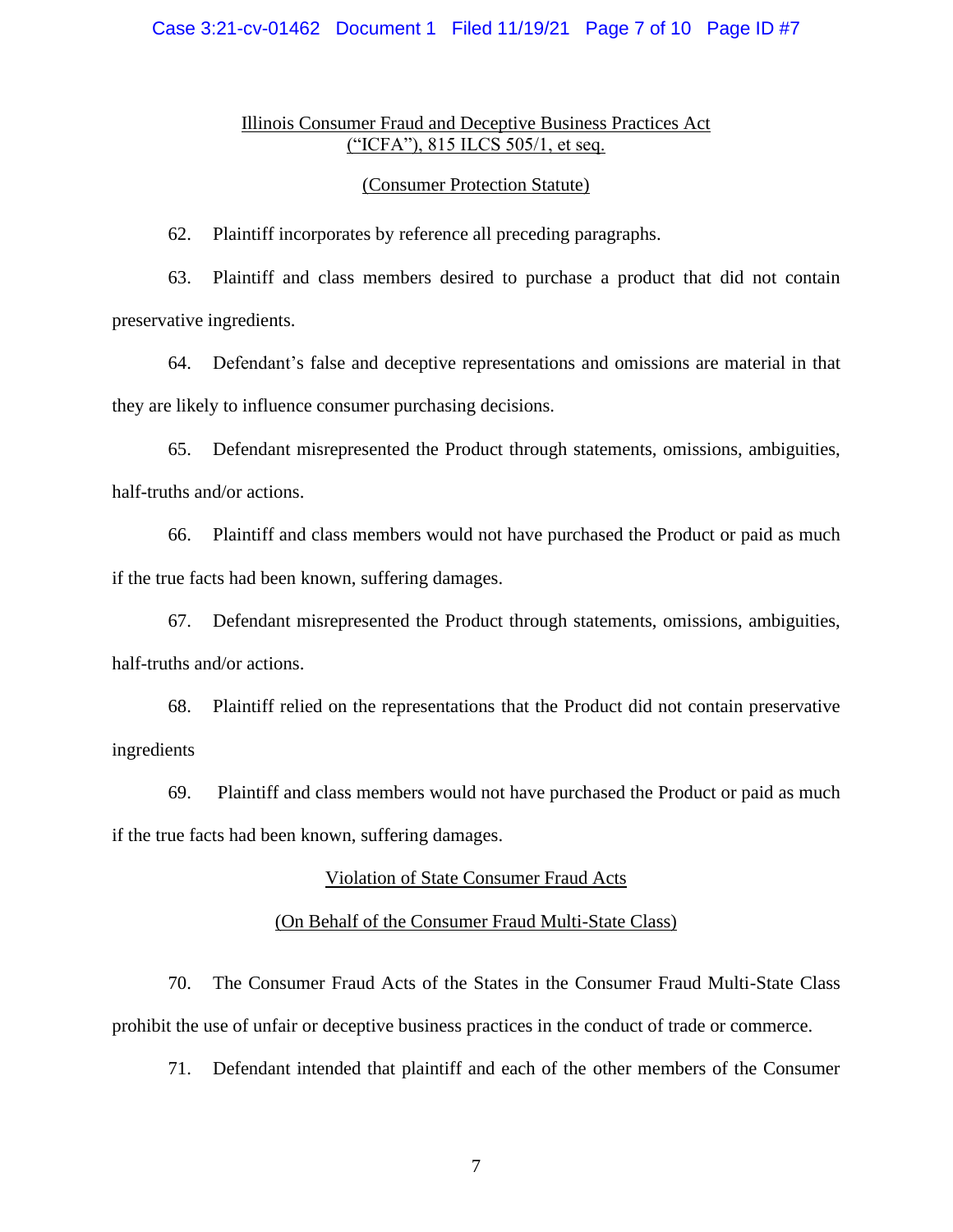## Case 3:21-cv-01462 Document 1 Filed 11/19/21 Page 8 of 10 Page ID #8

Fraud Multi-State Class would rely upon its deceptive conduct, and a reasonable person would in fact be misled by this deceptive conduct.

72. As a result of defendant's use or employment of artifice, unfair or deceptive acts or business practices, plaintiff, and each of the other members of the Consumer Fraud Multi-State Class, have sustained damages in an amount to be proven at trial.

73. In addition, defendant's conduct showed motive, and the reckless disregard of the truth such that an award of punitive damages is appropriate.

## Breaches of Express Warranty, Implied Warranty of Merchantability and Magnuson Moss Warranty Act, 15 U.S.C. §§ 2301, *et seq*.

74. The Product was manufactured, identified, and sold by defendant and expressly and impliedly warranted to plaintiff and class members that it did not contain preservative ingredients.

75. Defendant had a duty to disclose and/or provide non-deceptive descriptions and marketing of the Product.

76. This duty is based on Defendant's outsized role in the market for this type of Product, the preeminent brand when it comes to packaged vegetables, symbolized by the iconic Del Monte Shield, representing the highest quality.

77. Thus, the Product has a high level of trust with consumers, more so than other brands.

78. Plaintiff provided or will provide notice to defendant, its agents, representatives, retailers, and their employees.

79. Defendant received notice and should have been aware of these issues due to complaints by regulators, competitors, and consumers, to its main offices, and by consumers through online forums.

80. The Product did not conform to its affirmations of fact and promises due to defendant's actions and were not merchantable because it was not fit to pass in the trade as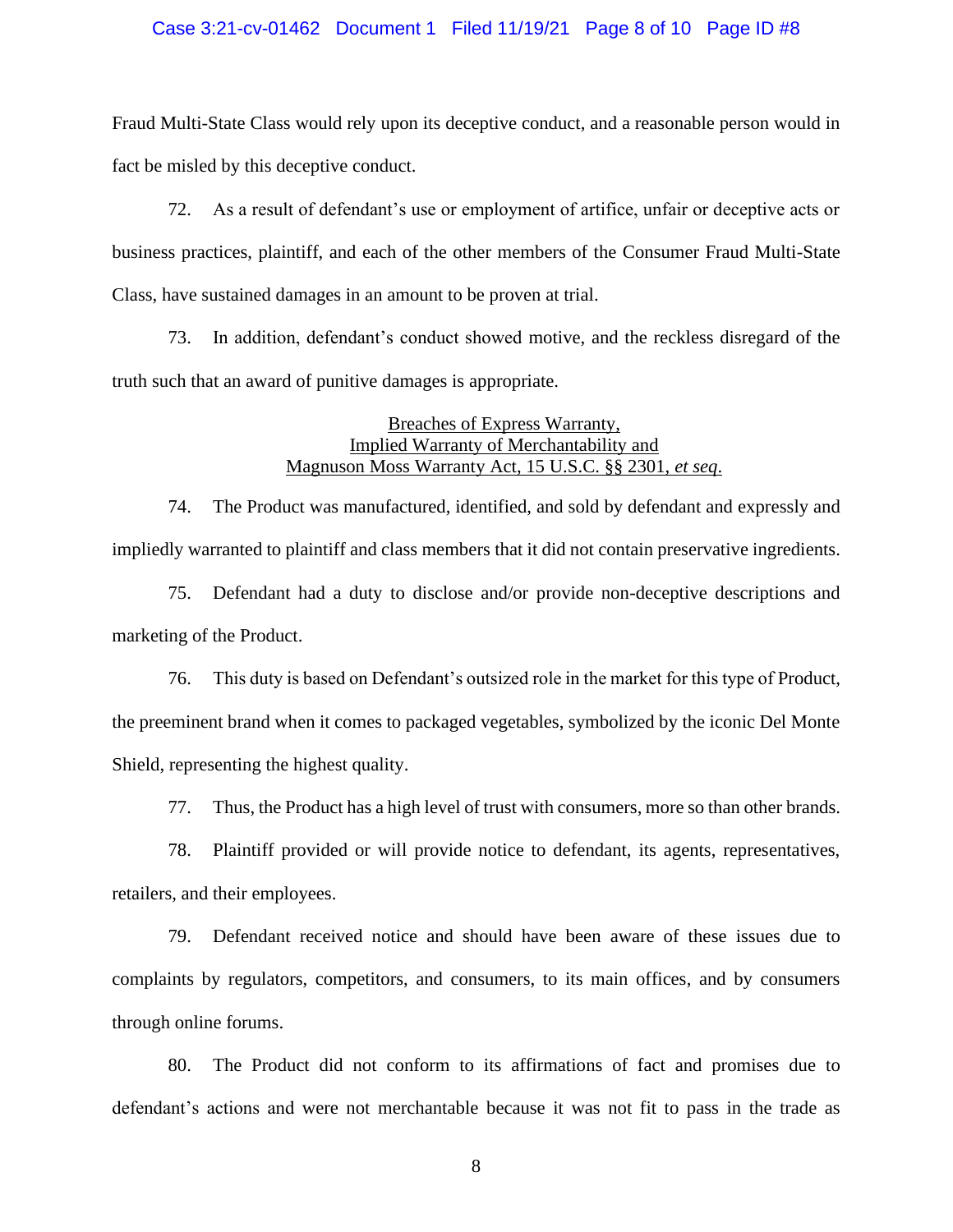## Case 3:21-cv-01462 Document 1 Filed 11/19/21 Page 9 of 10 Page ID #9

advertised.

81. Plaintiff and class members would not have purchased the Product or paid as much if the true facts had been known, suffering damages.

## Negligent Misrepresentation

82. Defendant had a duty to truthfully represent the Product, which it breached.

83. This duty is based on defendant's position, holding itself out as having special knowledge and experience in this area, as the leading canner of vegetables in the nation.

84. The representations took advantage of consumers' cognitive shortcuts made at the point-of-sale and their trust in defendant, the preeminent canned vegetables brand.

85. Plaintiff and class members reasonably and justifiably relied on these negligent misrepresentations and omissions, which served to induce and did induce, their purchase of the Product.

86. Plaintiff and class members would not have purchased the Product or paid as much if the true facts had been known, suffering damages.

#### Fraud

87. Defendant misrepresented and/or omitted the attributes and qualities of the Product, that it did not contain preservative ingredients.

88. Moreover, the records Defendant is required to maintain, and/or the information inconspicuously disclosed to consumers, provide it with actual and/or constructive knowledge of the falsity of the representations.

89. Defendant's fraudulent intent is evinced by its knowledge that the Product was not consistent with its representations.

## Unjust Enrichment

90. Defendant obtained benefits and monies because the Product was not as represented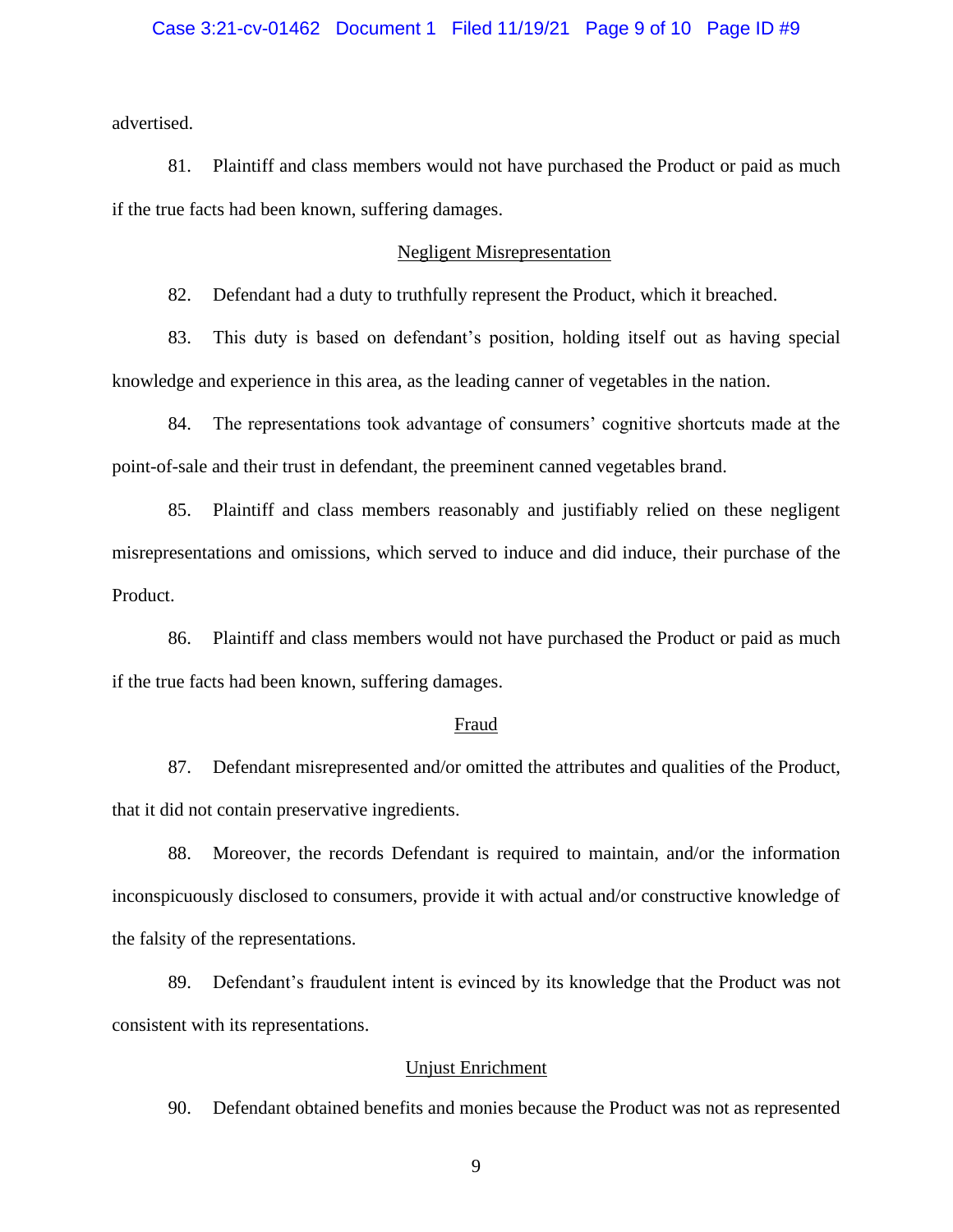## Case 3:21-cv-01462 Document 1 Filed 11/19/21 Page 10 of 10 Page ID #10

and expected, to the detriment and impoverishment of plaintiff and class members, who seek restitution and disgorgement of inequitably obtained profits.

## Jury Demand and Prayer for Relief

Plaintiff demands a jury trial on all issues.

**WHEREFORE**, Plaintiff prays for judgment:

- 1. Declaring this a proper class action, certifying plaintiff as representative and the undersigned as counsel for the class;
- 2. Entering preliminary and permanent injunctive relief by directing defendant to correct the challenged practices to comply with the law;
- 3. Injunctive relief to remove, correct and/or refrain from the challenged practices and representations, and restitution and disgorgement for members of the class pursuant to the applicable laws;
- 4. Awarding monetary damages, statutory and/or punitive damages pursuant to any statutory claims and interest pursuant to the common law and other statutory claims;
- 5. Awarding costs and expenses, including reasonable fees for plaintiff's attorneys and experts; and
- 6. Other and further relief as the Court deems just and proper.

Dated: November 19, 2021

Respectfully submitted,

Sheehan & Associates, P.C. /s/Spencer Sheehan 60 Cuttermill Rd Ste 409 Great Neck NY 11021 Tel: (516) 268-7080 spencer@spencersheehan.com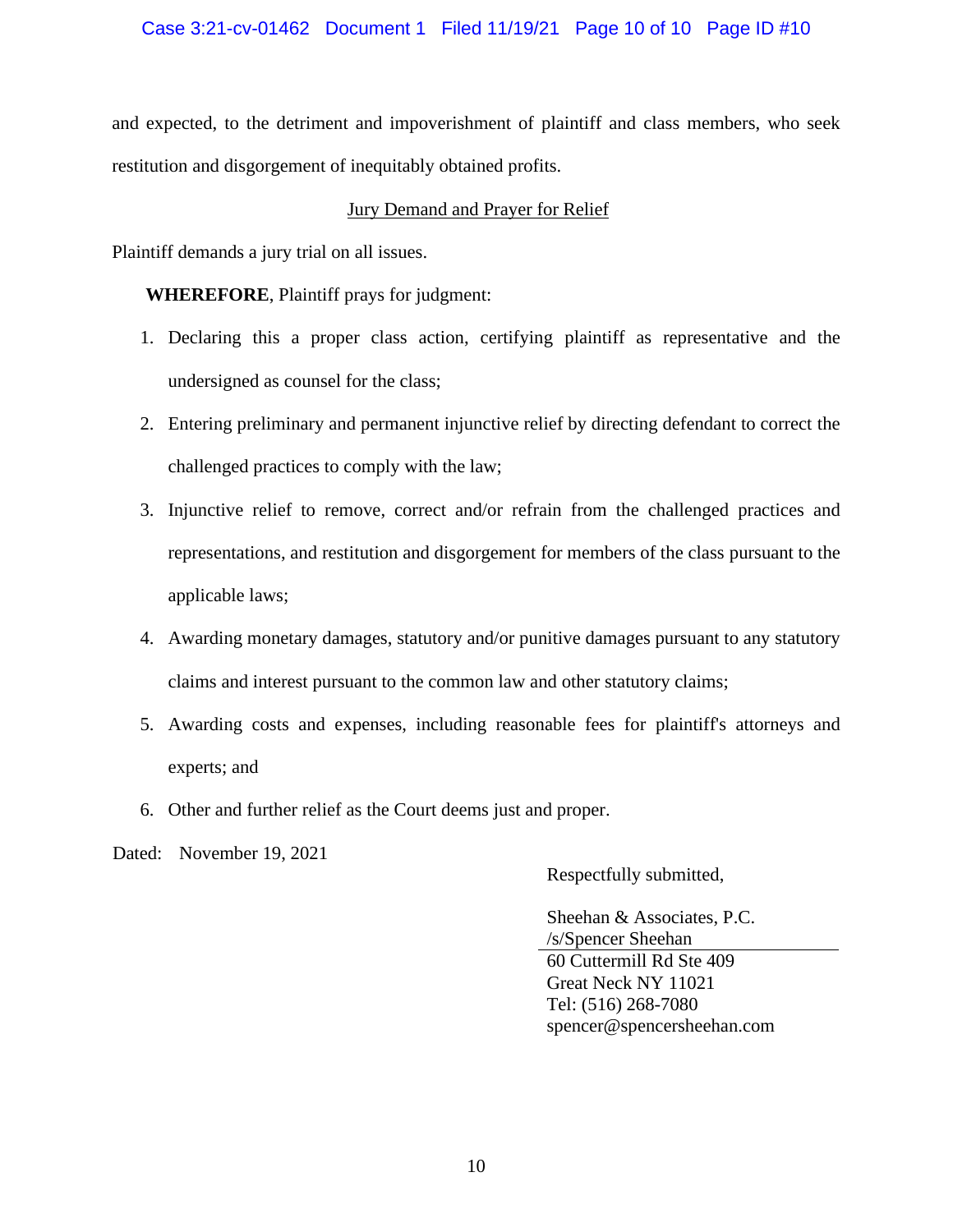## 1S 44 (Rev. 04/21) Case 3:21-cv-01462 Document **COVER SHEET** Page 1 of 1 Page ID #11

The JS 44 civil cover sheet and the information contained herein neither replace nor supplement the filing and service of pleadings or other papers as required by law, except as provided by local rules of court. This form, approved by the Judicial Conference of the United States in September 1974, is required for the use of the Clerk of Court for the purpose of initiating the civil docket sheet. *(SEE INSTRUCTIONS ON NEXT PAGE OF THIS FORM.)*

| purpose of initiating the civil docket sheet. (SEE INSTRUCTIONS ON NEXT PAGE OF THIS FORM.)<br>I. (a) PLAINTIFFS<br>Jaymee Fleming, individually and on behalf of all others<br>similarly situated |                                                                                                                                                                                                                     |                                                                                                                                                                                                                                                                            |                                                                                                                                                                              | <b>DEFENDANTS</b><br>Del Monte Foods, Inc.                                                                                       |                             |                                                                                                                 |                                                                                                                                                                                                                                                            |                                                       |                        |
|----------------------------------------------------------------------------------------------------------------------------------------------------------------------------------------------------|---------------------------------------------------------------------------------------------------------------------------------------------------------------------------------------------------------------------|----------------------------------------------------------------------------------------------------------------------------------------------------------------------------------------------------------------------------------------------------------------------------|------------------------------------------------------------------------------------------------------------------------------------------------------------------------------|----------------------------------------------------------------------------------------------------------------------------------|-----------------------------|-----------------------------------------------------------------------------------------------------------------|------------------------------------------------------------------------------------------------------------------------------------------------------------------------------------------------------------------------------------------------------------|-------------------------------------------------------|------------------------|
| (b) County of Residence of First Listed Plaintiff                                                                                                                                                  | (EXCEPT IN U.S. PLAINTIFF CASES)                                                                                                                                                                                    | Perry                                                                                                                                                                                                                                                                      |                                                                                                                                                                              | County of Residence of First Listed Defendant                                                                                    |                             |                                                                                                                 |                                                                                                                                                                                                                                                            |                                                       |                        |
|                                                                                                                                                                                                    |                                                                                                                                                                                                                     |                                                                                                                                                                                                                                                                            |                                                                                                                                                                              | (IN U.S. PLAINTIFF CASES ONLY)<br>IN LAND CONDEMNATION CASES, USE THE LOCATION OF<br>NOTE:<br>THE TRACT OF LAND INVOLVED.        |                             |                                                                                                                 |                                                                                                                                                                                                                                                            |                                                       |                        |
| (C) Attorneys (Firm Name, Address, and Telephone Number)<br>Sheehan & Associates, P.C., 60 Cuttermill Rd Ste 409 Great Neck NY<br>11021-3104 (516) 268-7080                                        |                                                                                                                                                                                                                     |                                                                                                                                                                                                                                                                            |                                                                                                                                                                              | Attorneys (If Known)                                                                                                             |                             |                                                                                                                 |                                                                                                                                                                                                                                                            |                                                       |                        |
| <b>II. BASIS OF JURISDICTION</b> (Place an "X" in One Box Only)                                                                                                                                    |                                                                                                                                                                                                                     |                                                                                                                                                                                                                                                                            |                                                                                                                                                                              | (For Diversity Cases Only)                                                                                                       |                             | <b>III. CITIZENSHIP OF PRINCIPAL PARTIES</b> (Place an "X" in One Box for Plaintiff                             | and One Box for Defendant)                                                                                                                                                                                                                                 |                                                       |                        |
| $\Box$ 1 U.S. Government<br>$\Box$ 3 Federal Question<br>Plaintiff<br>(U.S. Government Not a Party)                                                                                                |                                                                                                                                                                                                                     |                                                                                                                                                                                                                                                                            |                                                                                                                                                                              | Citizen of This State                                                                                                            | <b>PTF</b><br>$\boxtimes$ 1 | <b>DEF</b><br>$\Box$ 1 Incorporated or Principal Place<br>of Business In This State                             |                                                                                                                                                                                                                                                            | <b>PTF</b><br>$\Box$ 4                                | <b>DEF</b><br>$\Box$ 4 |
| $\Box$ 2 U.S. Government<br>Defendant                                                                                                                                                              | $\boxtimes$ 4 Diversity                                                                                                                                                                                             | (Indicate Citizenship of Parties in Item III)                                                                                                                                                                                                                              |                                                                                                                                                                              | Citizen of Another State                                                                                                         | $\Box$ 2                    | $\Box$ 2 Incorporated <i>and</i> Principal Place<br>of Business In Another State                                |                                                                                                                                                                                                                                                            | $\Box$ 5                                              | ⊠ 5                    |
|                                                                                                                                                                                                    |                                                                                                                                                                                                                     |                                                                                                                                                                                                                                                                            |                                                                                                                                                                              | Citizen or Subject of a<br>Foreign Country                                                                                       | $\Box$ 3                    | $\Box$ 3 Foreign Nation                                                                                         |                                                                                                                                                                                                                                                            | $\Box$ 6                                              | $\square$ 6            |
| <b>IV. NATURE OF SUIT</b> (Place an "X" in One Box Only)<br><b>CONTRACT</b>                                                                                                                        |                                                                                                                                                                                                                     | <b>TORTS</b>                                                                                                                                                                                                                                                               |                                                                                                                                                                              | <b>FORFEITURE/PENALTY</b>                                                                                                        |                             | Click here for: Nature of Suit Code Descriptions.<br><b>BANKRUPTCY</b>                                          |                                                                                                                                                                                                                                                            | <b>OTHER STATUTES</b>                                 |                        |
| $\Box$ 110 Insurance<br>$\Box$ 120 Marine<br>$\Box$ 130 Miller Act<br>$\Box$ 140 Negotiable Instrument                                                                                             | PERSONAL INJURY<br>$\Box$ 310 Airplane<br>$\square$ 315 Airplane Product<br>Liability<br>$\Box$ 320 Assault, Libel &                                                                                                | PERSONAL INJURY<br>$\Box$ 365 Personal Injury -<br><b>Product Liability</b><br>$\Box$ 367 Health Care/<br>Pharmaceutical                                                                                                                                                   | □ 625 Drug Related Seizure<br>of Property 21 USC 881<br>$\square$ 690 Other<br><b>LABOR</b><br>□ 710 Fair Labor Standards<br>Act<br>$\Box$ 720 Labor/Management<br>Relations |                                                                                                                                  | $\Box$                      | $\Box$ 422 Appeal 28 USC 158<br>423 Withdrawal<br>28 USC 157<br><b>INTELLECTUAL</b>                             | □ 375 False Claims Act<br>$\Box$ 376 Qui Tam (31 USC<br>3729(a)<br>$\Box$ 400 State Reapportionment<br>$\Box$ 410 Antitrust                                                                                                                                |                                                       |                        |
| $\Box$ 150 Recovery of Overpayment<br>& Enforcement of Judgment<br>□ 151 Medicare Act<br>$\Box$ 152 Recovery of Defaulted<br><b>Student Loans</b><br>(Excludes Veterans)                           | Slander<br>$\Box$ 330 Federal Employers'<br>Liability<br>$\square$ 340 Marine<br>$\square$ 345 Marine Product                                                                                                       | Personal Injury<br><b>Product Liability</b><br>$\Box$ 368 Asbestos Personal<br><b>Injury Product</b><br>Liability<br>PERSONAL PROPERTY<br>$\boxtimes$ 370 Other Fraud<br>$\Box$ 371 Truth in Lending<br>$\Box$ 380 Other Personal<br><b>Property Damage</b>                |                                                                                                                                                                              |                                                                                                                                  | □<br>□<br>□<br>□            | <b>PROPERTY RIGHTS</b><br>$\Box$ 820 Copyrights<br>830 Patent<br>835 Patent-Abbreviated<br>New Drug Application | $\Box$ 430 Banks and Banking<br>$\Box$ 450 Commerce<br>$\Box$ 460 Deportation<br>470 Racketeer Influenced and<br>Corrupt Organizations<br>480 Consumer Credit<br>$(15$ USC 1681 or 1692)<br>485 Telephone Consumer<br>Protection Act<br>□ 490 Cable/Sat TV |                                                       |                        |
| $\Box$ 153 Recovery of Overpayment<br>of Veteran's Benefits<br>$\Box$ 160 Stockholders' Suits<br>$\Box$ 190 Other Contract<br>$\Box$ 195 Contract Product Liability                                | Liability<br>$\Box$ 350 Motor Vehicle<br>$\Box$ 355 Motor Vehicle<br>Product Liability<br>$\square$ 360 Other Personal                                                                                              |                                                                                                                                                                                                                                                                            |                                                                                                                                                                              |                                                                                                                                  |                             | 840 Trademark<br>880 Defend Trade Secrets<br>Act of 2016<br><b>SOCIAL SECURITY</b>                              |                                                                                                                                                                                                                                                            |                                                       |                        |
| $\Box$ 196 Franchise                                                                                                                                                                               | Injury<br>$\Box$ 362 Personal Injury -<br><b>Medical Malpractice</b>                                                                                                                                                | $\Box$ 385 Property Damage<br>Product Liability                                                                                                                                                                                                                            |                                                                                                                                                                              | □ 740 Railway Labor Act<br>□ 751 Family and Medical<br>Leave Act                                                                 | □<br>□<br>$\Box$<br>$\Box$  | 861 HIA (1395ff)<br>862 Black Lung (923)<br>863 DIWC/DIWW (405(g))<br>864 SSID Title XVI                        | □ 850 Securities/Commodities/<br>Exchange<br>□ 890 Other Statutory Actions                                                                                                                                                                                 |                                                       |                        |
| <b>REAL PROPERTY</b><br>$\Box$ 210 Land Condemnation                                                                                                                                               | <b>CIVIL RIGHTS</b><br>$\Box$ 440 Other Civil Rights                                                                                                                                                                | <b>PRISONER PETITIONS</b><br><b>Habeas Corpus:</b>                                                                                                                                                                                                                         |                                                                                                                                                                              | □ 790 Other Labor Litigation<br>□ 791 Employee Retirement                                                                        | $\Box$                      | 865 RSI (405(g))                                                                                                | $\Box$ 891 Agricultural Acts                                                                                                                                                                                                                               |                                                       |                        |
| $\Box$ 220 Foreclosure<br>$\Box$ 230 Rent Lease & Ejectment<br>$\Box$ 240 Torts to Land<br>$\Box$ 245 Tort Product Liability<br>$\Box$ 290 All Other Real Property                                 | $\Box$ 441 Voting<br>$\Box$ 442 Employment<br>$\Box$ 443 Housing/<br>Accommodations<br>$\square$ 445 Amer. w/Disabilities-<br>Employment<br>$\square$ 446 Amer. w/Disabilities-<br>Other<br>$\square$ 448 Education | $\Box$ 463 Alien Detainee<br>$\Box$ 510 Motions to Vacate<br>Sentence<br>$\Box$ 530 General<br>$\Box$ 535 Death Penalty<br>Other:<br>$\Box$ 540 Mandamus & Other<br>$\Box$ 550 Civil Rights<br>$\Box$ 555 Prison Condition<br>$\Box$ 560 Civil Detainee -<br>Conditions of |                                                                                                                                                                              | Income Security Act<br><b>IMMIGRATION</b><br>$\square$ 462 Naturalization Application<br>$\Box$ 465 Other Immigration<br>Actions | □<br>$\Box$                 | <b>FEDERAL TAX S UITS</b><br>870 Taxes (U.S. Plaintiff<br>or Defendant)<br>871 IRS-Third Party<br>26 USC 7609   | $\Box$ 893 Environmental Matters<br>□<br>895 Freedom of Information<br>Act<br>□ 896 Arbitration<br>□ 899 Administrative Procedure<br>Act/Review or Appeal of<br><b>Agency Decision</b><br>$\Box$ 950 Constitutionality of<br><b>State Statutes</b>         |                                                       |                        |
| V. ORIGIN (Place an "X" in One Box Only)<br>$\boxtimes$ 1 Original<br>Proceeding                                                                                                                   | $\Box$ 2 Removed from<br>$\Box$ 3<br><b>State Court</b>                                                                                                                                                             | Confinement<br>Remanded from<br>Appellate Court                                                                                                                                                                                                                            |                                                                                                                                                                              | $\Box$ 5 Transferred from<br>$\Box$ 4 Reinstated or<br>Reopened<br>(specify)                                                     |                             | $\Box$ 6 Multidistrict<br>Another District<br>Litigation -<br>Transfer                                          |                                                                                                                                                                                                                                                            | $\Box$ 8 Multidistrict<br>Litigation -<br>Direct File |                        |
| VI. CAUSE OF ACTION                                                                                                                                                                                | 28 U.S.C. § 1332<br>Brief description of cause:<br>false advertising                                                                                                                                                | Cite the U.S. Civil Statute under which you are filing (Do not cite jurisdictional statutes unless diversity):                                                                                                                                                             |                                                                                                                                                                              |                                                                                                                                  |                             |                                                                                                                 |                                                                                                                                                                                                                                                            |                                                       |                        |
| VII. REQUESTED IN<br><b>COMPLAINT:</b>                                                                                                                                                             | UNDER RULE 23, F.R.Cv.P.                                                                                                                                                                                            | ☑ CHECK IF THIS IS A CLASS ACTION                                                                                                                                                                                                                                          |                                                                                                                                                                              | <b>DEMAND \$</b><br>5,000,000                                                                                                    |                             | CHECK YES only if demanded in complaint:<br><b>JURY DEMAND:</b>                                                 | $\boxtimes$ Yes                                                                                                                                                                                                                                            | $\square$ No                                          |                        |
| VIII. RELATED CASE(S)<br><b>IF ANY</b>                                                                                                                                                             | (See instructions):                                                                                                                                                                                                 |                                                                                                                                                                                                                                                                            |                                                                                                                                                                              |                                                                                                                                  |                             |                                                                                                                 |                                                                                                                                                                                                                                                            |                                                       |                        |
| <b>JUDGE</b><br><b>DATE</b><br>SIGNATURE OF ATTORNEY OF RECORD                                                                                                                                     |                                                                                                                                                                                                                     |                                                                                                                                                                                                                                                                            |                                                                                                                                                                              |                                                                                                                                  |                             | DOCKET NUMBER                                                                                                   |                                                                                                                                                                                                                                                            |                                                       |                        |
| November 19, 2021                                                                                                                                                                                  |                                                                                                                                                                                                                     |                                                                                                                                                                                                                                                                            |                                                                                                                                                                              |                                                                                                                                  |                             | /s/Spencer Sheehan                                                                                              |                                                                                                                                                                                                                                                            |                                                       |                        |
| FOR OFFICE USE ONLY                                                                                                                                                                                |                                                                                                                                                                                                                     |                                                                                                                                                                                                                                                                            |                                                                                                                                                                              | <b>JUDGE</b>                                                                                                                     |                             | MAG. JUDGE                                                                                                      |                                                                                                                                                                                                                                                            |                                                       |                        |
| <b>RECEIPT#</b>                                                                                                                                                                                    | <b>AMOUNT</b>                                                                                                                                                                                                       | <b>APPLYING IFP</b>                                                                                                                                                                                                                                                        |                                                                                                                                                                              |                                                                                                                                  |                             |                                                                                                                 |                                                                                                                                                                                                                                                            |                                                       |                        |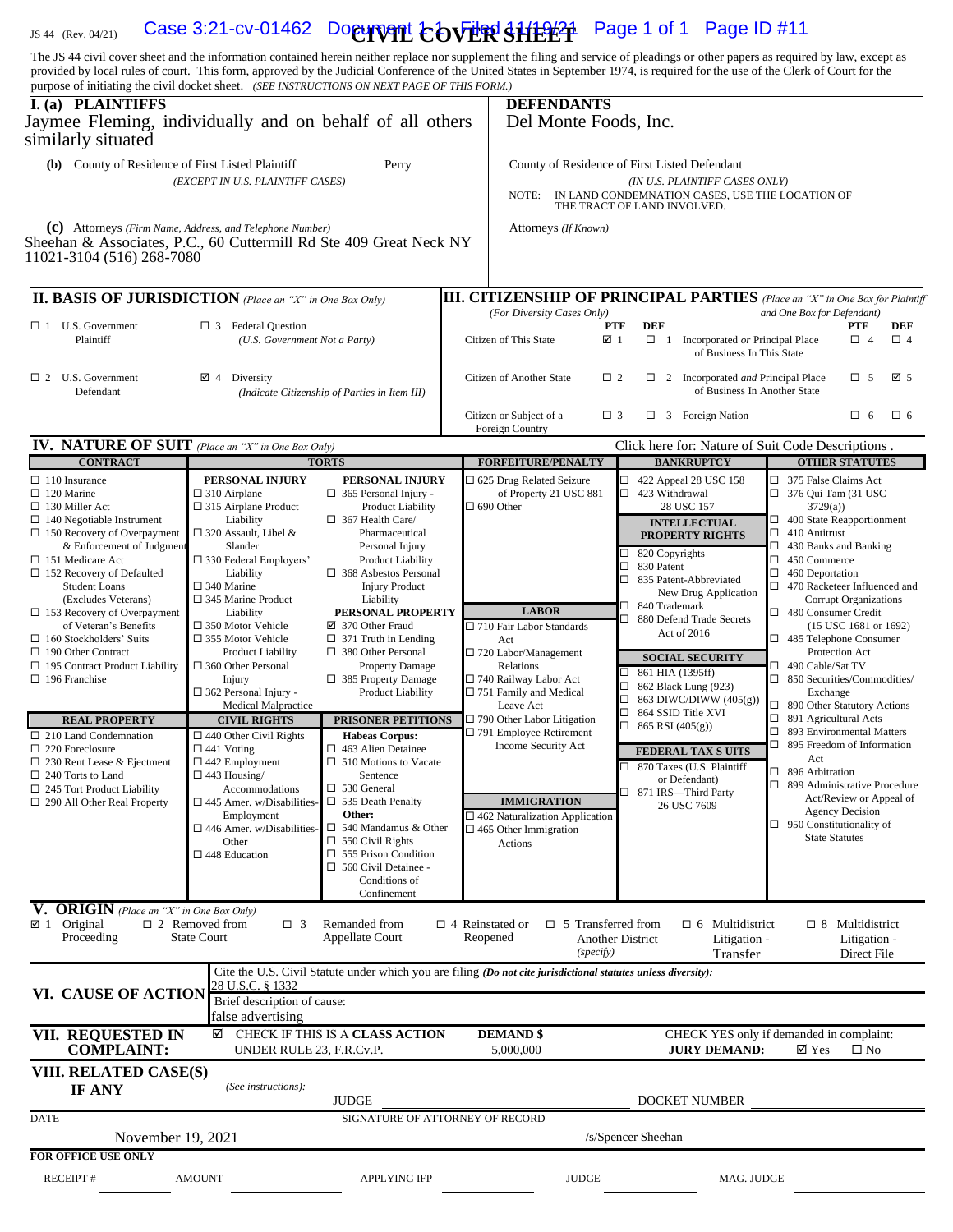AO 440 (Rev. 06/12) Summons in a Civil Action

# UNITED STATES DISTRICT COURT

for the

Southern District of Illinois

) ) ) ) ) ) ) ) ) ) ) )

Jaymee Fleming, individually and on behalf of all others similarly situated,

 *Plaintiff(s)*

v. Civil Action No.  $3:21$ -cv-01462

Del Monte Foods, Inc.,

 *Defendant(s)*

## **SUMMONS IN A CIVIL ACTION**

To: *(Defendant's name and address)* Del Monte Foods, Inc.

c/o The Corporation Trust Company 1209 N Orange St Wilmington DE 19801-1120

A lawsuit has been filed against you.

Within 21 days after service of this summons on you (not counting the day you received it) — or 60 days if you are the United States or a United States agency, or an officer or employee of the United States described in Fed. R. Civ. P. 12 (a)(2) or  $(3)$  — you must serve on the plaintiff an answer to the attached complaint or a motion under Rule 12 of the Federal Rules of Civil Procedure. The answer or motion must be served on the plaintiff or plaintiff's attorney, whose name and address are: Sheehan & Associates, P.C., 60 Cuttermill Rd Ste 409 Great Neck NY 11021-3104 (516) 268-7080

If you fail to respond, judgment by default will be entered against you for the relief demanded in the complaint. You also must file your answer or motion with the court.

*CLERK OF COURT*

Date:

 *Signature of Clerk or Deputy Clerk*